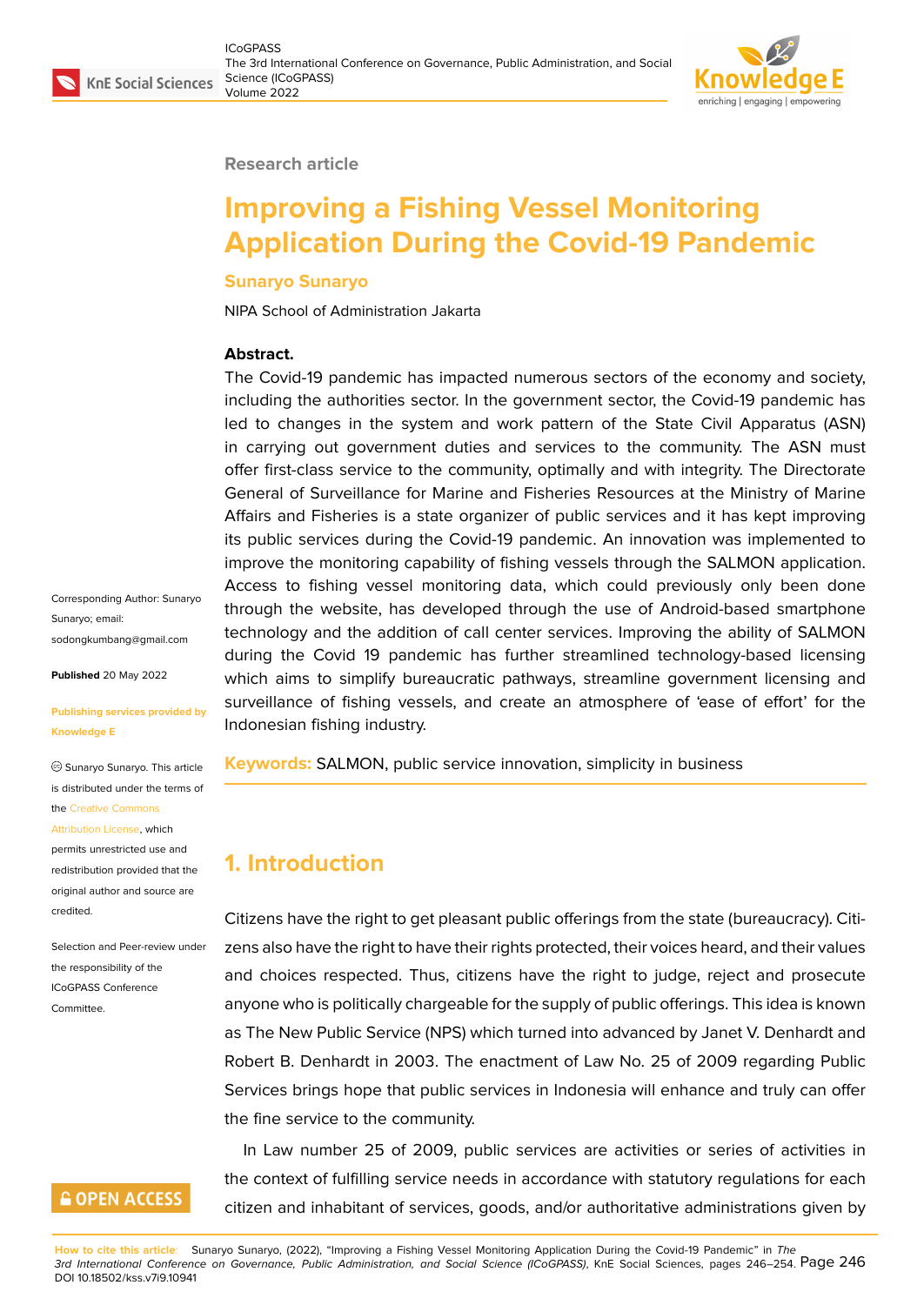**KnE Social Sciences** 



public service providers. Article 19 of this law mandates that every public service provider compile and stipulate public service standards as a reference in the implementation of public services in their respective environments. The paradigm of the civil servant has changed from being served to serving. This shows the serious steps taken by the government in responding to the complaints of the people who yearn for fast, cheap and friendly service to customers. So far, people have complained that public services provided by the government still tend to be convoluted, expensive, and less effective and efficient. Those circumstances happened because they positioned the public as the side that serve not to be served. Therefore, it is necessary to reform public services by returning and placing "servants" and those "served" into their true meaning . Although the establishment of a state is actually for the benefit of the society, services that should be addressed to the society are turned into public services to the state (Hisbani, Karim, and Malik, 2015).

The performance of public services carried out by civil servants in various service sectors, especially those concerning civil matters and the basic needs of the community, has not performed as expected. This can be proven, among others, that there are still delation/complaints from the public and the business world, through both letters from readers and other complaint media, as well as involving complicated prosedure, less transparent, less informative, limited facilities, inadequate facilities and infrastructure, the uncomfortable environment and not safe, so that it does not guarantee legal certainty, also time and costs, and there are still extortion and discriminatory levies (Ombudsman, 2020).

The occurrence of the Covid-19 pandemic at the beginning of 2020 had a major impact in various fields, one of which was the government. This circumstances of course must be responded quickly so it will not reduce the quality in the implementation of public services to the society. For this reason, the utilize of information technology is optimal. Through the utilize of information technology in the form of delivering information via the website, social media services can be carried out without having direct contact between the servant and the person being served. According to Tismayuni (2020) from the Ombudsman of the Republic of Indonesia, increasing service standards can be a solution for service delivery during the pandemic. There are four main things that can be done by public service providers, those are:

1. Provide clear information about service standards. For service providers, service operational standards must be accompanied by service standards. This service standard contains the concerning of services provision starting from the legal basis, service requirements, service implementers, service competence, service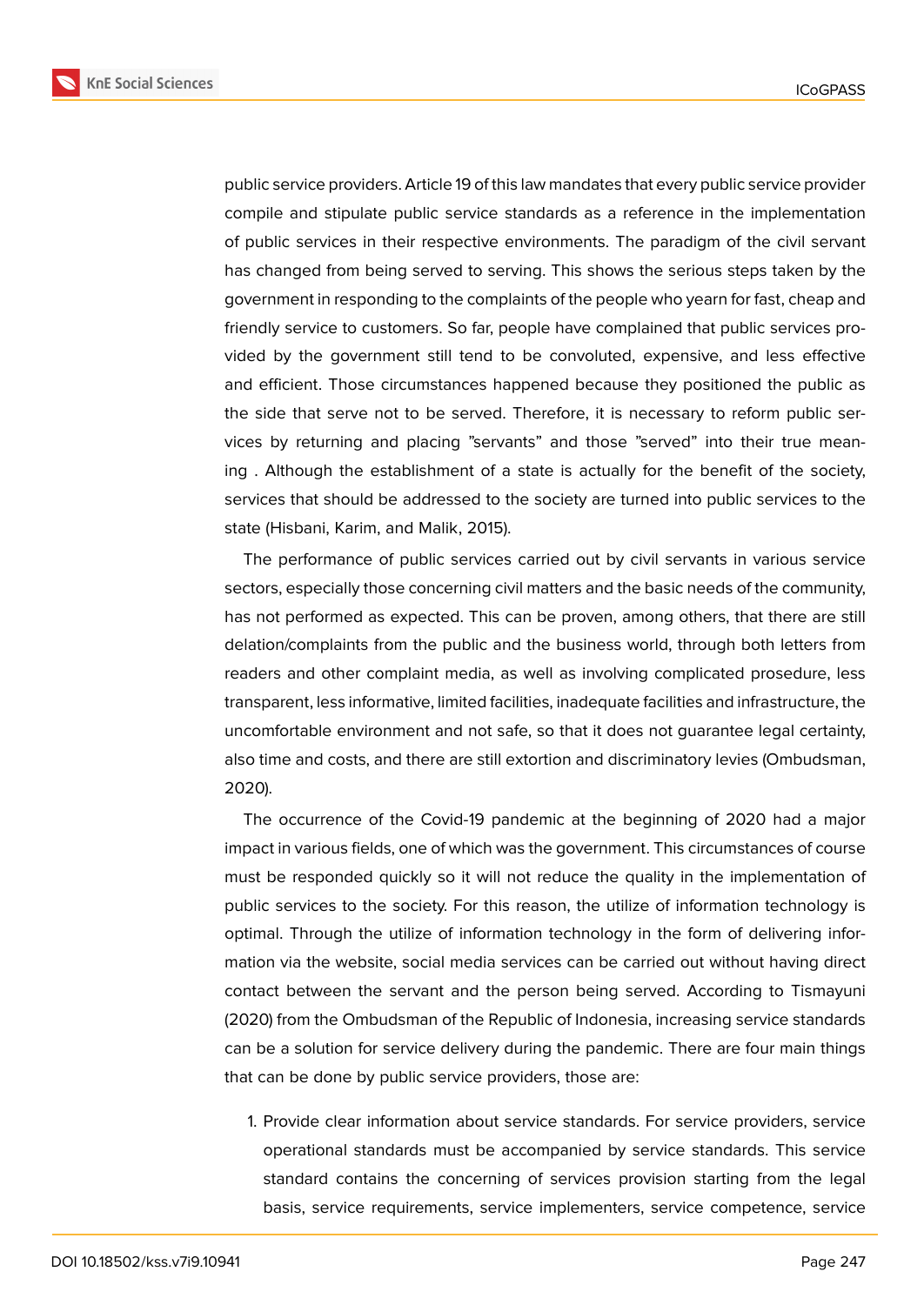

rates, service products, infrastructure, service flow, service time allocation, service security, service quarantees, hotlines (internal supervision), customer complaints, and evaluation of service performance. All of these service standards can be displayed on the service provider's website so that it can be easily accessed by prospective service users.

- 2. Improve the online service delivery system. Currently, many public services are already using an online system. Some tax services, such as motor vehicle tax (an extension of the ranmor tax) can already be done online. The web application is provided by service providers in collaboration with regional or national banks to make payments. The regional agency which is in charge of regional taxes (Bapenda) transforms the manual requirements format into digital form to facilitate service registration. To avoid document falsification, it is equipped with a barcode system or a quick response code (QR code). After the process is complete, the customer can pick up the desired product. In the future, products can be delivered by online taxi motorbikes so that during this corona time, health protocols will still be carried out.
- 3. Adaptation of Infrastructure and Service Facilities. New life adaptations as stated by the World Health Organization can be implemented in the implementation of public services. Facilities related to services must be updated, for example, where queues can be placed with signs of social distancing so it will not make a crowd, there must be a preparation of new SOP related to services during the corona pandemic for the safety of organizers and customers, service facilities (checking body temperature, providing hand washing facilities, hand sanitizers) become a mandatory service standards.
- 4. Improve the competence of service implementers. The last step is to increase the competence of the servants. Considering the direction of the World Health Organization (WHO) which does not want crowds, the servants must be faster and more alert in providing services. Security must also enforce rules so that customers who have not received service can wait patiently in the queue and those who have finished receiving service leave the service immediately.

Public services at the Ministry of Marine Affairs and Fisheries are also affected by the Covid 19 pandemic. The Directorate General Of Surveillance For Marine And Fisheries Resources as a service provider to the society makes breakthroughs/innovations by increasing the ability of the Online SPKP Transmitter Tracking and Monitoring Activation System application (SALMON) as quick response to the demands of providing excellent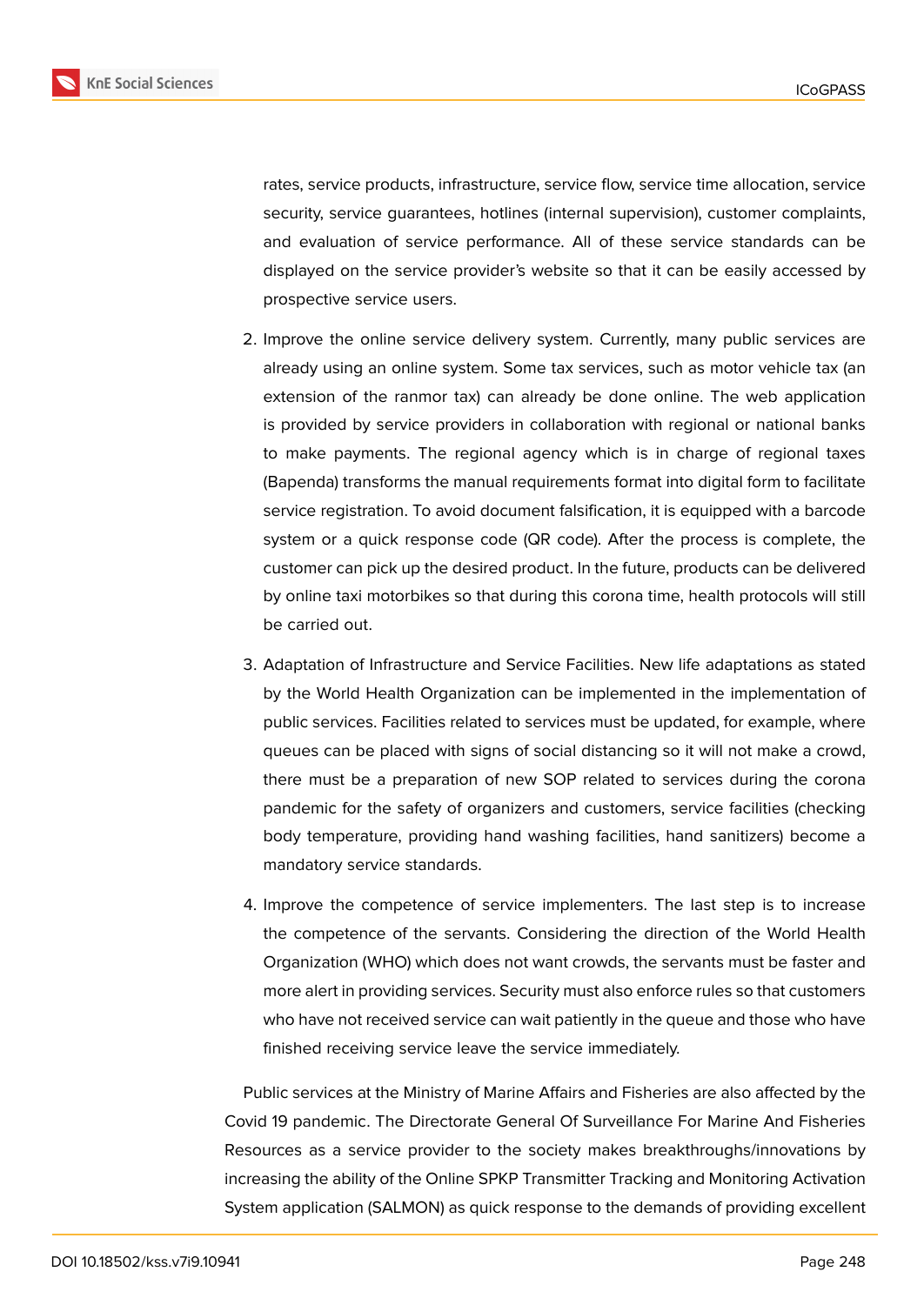

service to the society. This study aims to determine the efforts of the Directorate General of Surveillance For Marine And Fisheries Resources in improving the ability of the SALMON application as a response so that public services can continuously run optimal during the Covid 19 pandemic. In addition, it provides recommendations for the development/improvement of the SALMON application in the future.

## **2. Method**

The research method uses literature studies, the author collects references from laws and regulations, relevant books, scientific journals, government agency publications and the implementation reports of public services within the Directorate General of Surveillance for Marine and Fisheries Resources. Furthermore, the author takes theories related to public services and compare them with implementation in the author's work place, process, present data, draw conclusions and provide recommendations.

## **3. Results and Discussion**

### **3.1. Public Service at the Ministry of Marine Affairs and Fisheries**

Public Services of the Ministry of Marine Affairs and Fisheries are carried out by referring to the Regulation of the Minister of Marine Affairs and Fisheries number 32 of 2014 concerning Public Services within the Ministry of Marine Affairs and Fisheries as amended by Regulation of the Minister of Marine Affairs and Fisheries number 33 of 2017 concerning Public Services within the Ministry of Marine Affairs and Fisheries. In order to improve public services at the KKP, a One Stop Service Unit (called as PTSP) of the Ministry of Marine Affairs and Fisheries was formed which is under the Center for Statistics and Information Data (called as PUSDATIN). The implementation of One Stop Service is the activity of administering permits, the management process starting from the application stage to the publishing stage of the document is served through one door and carried out in one place. The reason of the Implementation of One Stop Integrated Services is to progress the quality of public services, to supply more extensive get to the society to obtain public services. In the meantime, the target of the One Stop Integrated Service Implementation is the realization of quick, effective, efficient, straightforward and definite public services.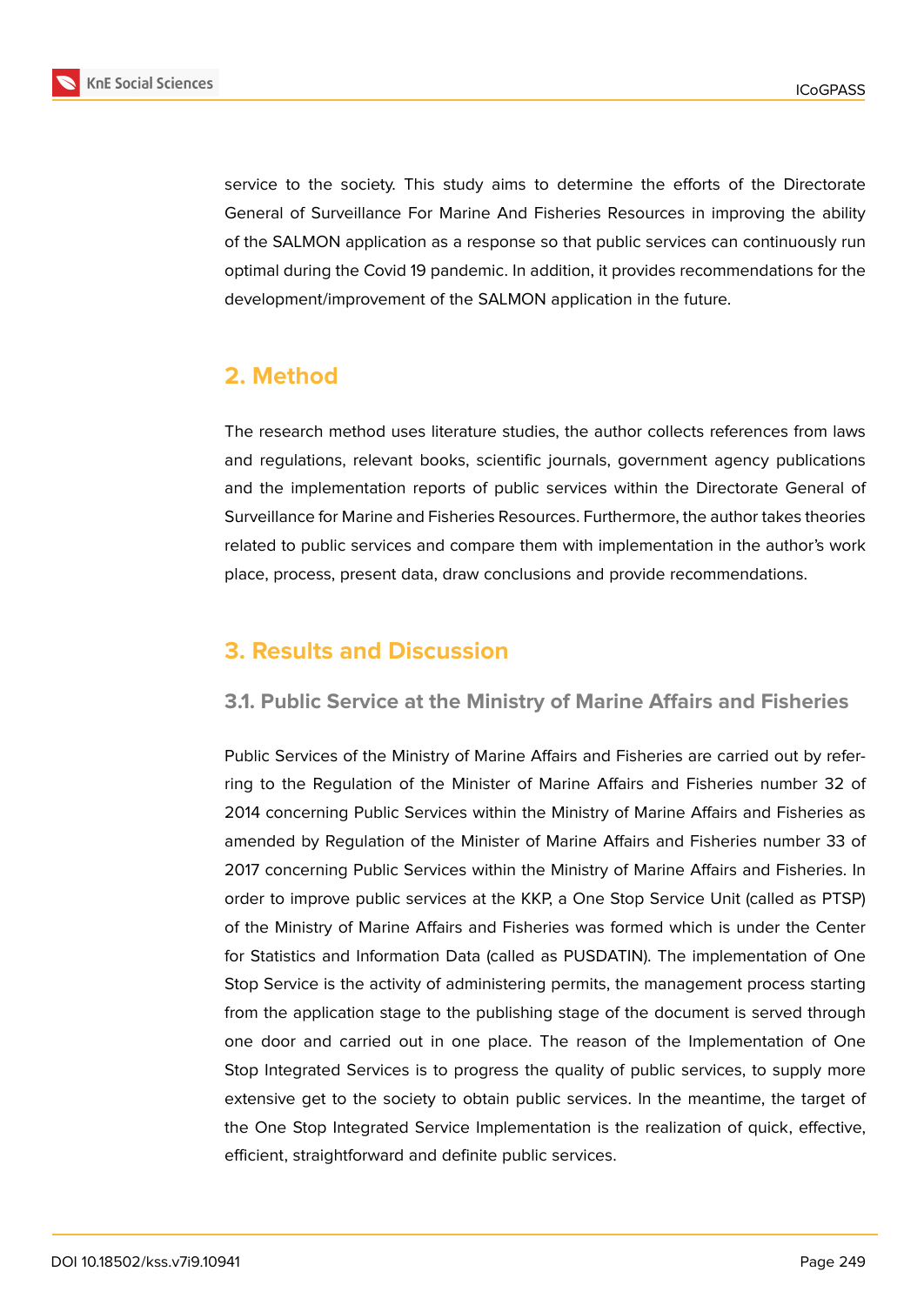

### **3.2. Public Service at The Directorate General Of Surveillance For Marine And Fisheries Resources**

The Directorate General Of Surveillance For Marine And Fisheries Resources based on the Regulation of the Minister of Marine Affairs and Fisheries number 32 of 2014 concerning Public Services within the Ministry of Marine Affairs and Fisheries as amended by Regulation of the Minister of Marine Affairs and Fisheries number 33 of 2017 concerning Public Services in the Environment of the Ministry of Marine Affairs and Fisheries organizes 2 (two) public services, namely the Fishing Vessel Monitoring System (called as Sistem Pemantauan Kapal Perikanan-SPKP) and the Operational Feasibility Inspection of Fishing Vessels in order for publishing an Operation Legal Letter (called as Surat Laik Operasi-SLO). For the implementation of public services, the Fishing Vessel Monitoring System (SPKP) is carried out by the Directorate of Monitoring and Fleet Operation which is integrated with the KKP One Stop Service (called as PTSP), while the Operational Feasibility Inspection of Fishing Vessels in order to Publish an Operation Legal Letter (SLO) is carried out by the Technical Implementing Unit Directorate General of Surveillance For Marine And Fisheries Resources. Public services at Fishing Vessel Monitoring System consist of: transmitter activation services, monitoring of fishing vessel movements and granting access to fishing vessels.

The legal basis for implementing the Fisheries Vessel Monitoring System (SPKP) is the Minister of Marine Affairs and Fisheries Regulation number 23 of 2021 concerning Operation Legal Letter and Fishing Vessel Monitoring Systems. This Ministerial Regulation is a revision as well as an amalgamation of 2 (two) Minister of Marine Affairs and Fisheries Regulations Number 1/PERMEN-KP/2017 concerning Operation Legal Letter for Fishing Vessel Operations and Minister of Marine Affairs and Fisheries Regulation Number 10/PERMEN-KP/2019 concerning Fishing Vessel Monitoring Systems . The revision and amalgamation of the two rules is a follow-up to the implementation of Law Number 11 of 2020 concerning Job Creation.

In the Regulation of the Minister of Marine Affairs and Fisheries number 23 of 2021, the Fishing Vessel Monitoring System (SPKP) is a fishing vessel monitoring system utilizing predetermined equipment to decide the development and activities of fishing vessels, while the Transmitter Activation Certificate (SKAT) is a written document which states that the online SPKP transmitter on certain fishing vessels has been introduced, enacted, and can be checked at the fishing vessel monitoring center.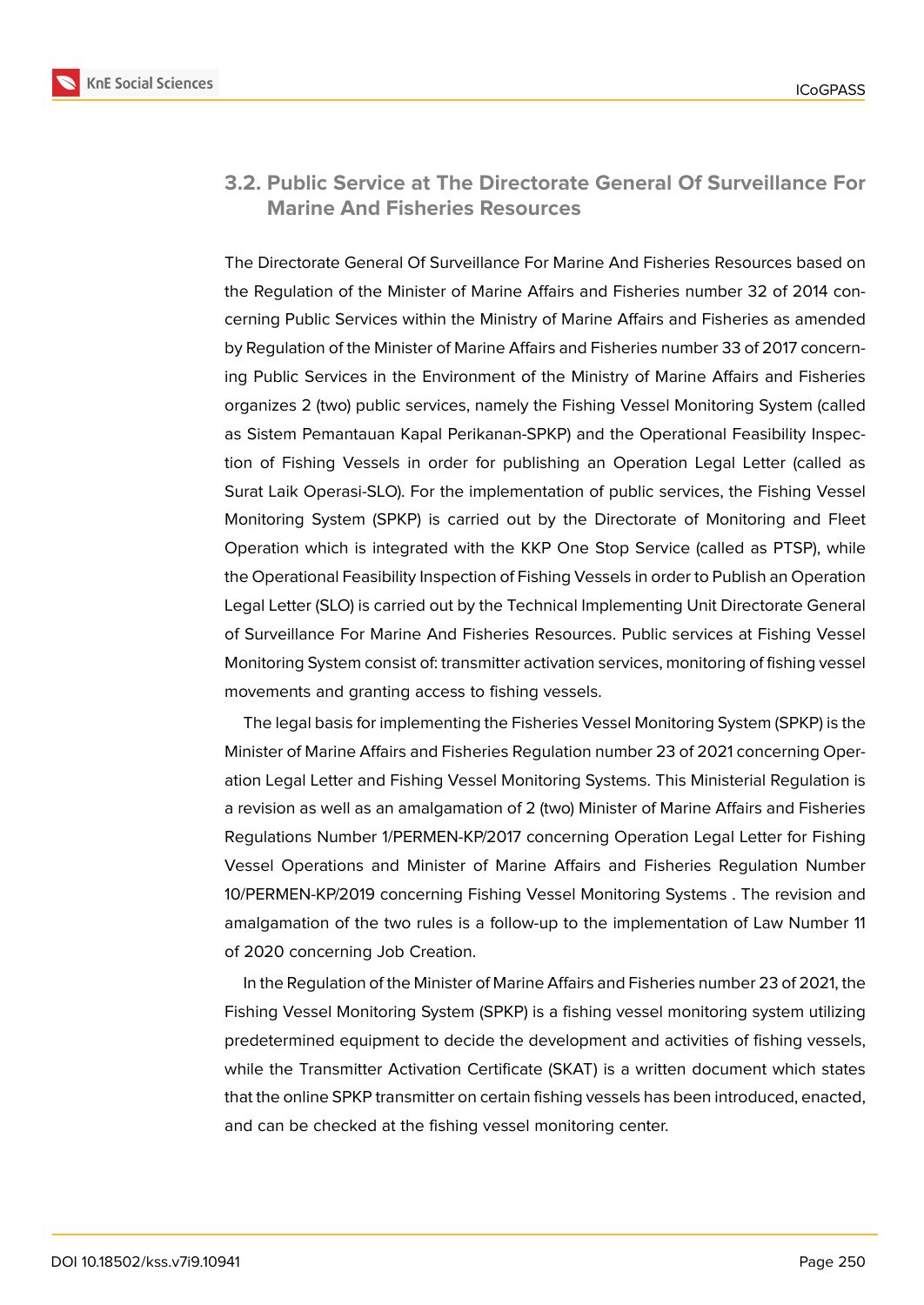

### **3.3. SALMON Application as Public Service Innovation of the Directorate General of Surveillance For Marine And Fisheries Resources**

Fishing industry services, as part of governance, face major challenges caused by centralization of service locations, administrative costs, and service processing times. The Fishing Vessel Monitoring System (SPKP) is one form of checking the movement of fishing vessels, through the SPKP the vessel owner can find out the movement of his fishing vessels. However, the complexity of using the SPKP application that has not been integrated is a separate problem for vessel owners. Based on the data of vessels that have a Fishing Permit (SIPI)/License for Fish Transporting Vessels (SIKPI) based on the data sharing system licensing of the Directorate General of Capture Fisheries-MMAF there are 5,485 vessels, it requires a breakthrough in integrated governance innovation in the service and surveillance of fisheries activities. .

To answer these challenges and in accordance with the Presidential Instruction of the Republic of Indonesia Presidential Instruction of the Republic of Indonesia Number 7 of 2019 concerning the Acceleration of the Ease of Doing Business which is one of the instructions is to reduce the number, simplify procedures and requirements, as well as accelerate the publishing of business permits, through changes or revocation of laws and regulations. which regulates business licensing in each Ministry/Institution. The Ministry of Marine Affairs and Fisheries (MMAF) launched a technology-based innovation as a gateway for licensing and monitoring the Indonesian fishing industry, namely **Online SPKP Transmitter Tracking and Monitoring Activation System (SALMON)** .

The Salmon application is a development of the publishing of a Transmitter Activation Certificate on line (SKAT on line). The features in the SALMON application consist of:

- 1. The Activation Feature is a feature that processes the publishing of the Transmitter Activation Certificate (SKAT). SKAT is a document stating that the vessel already has an active SPKP transmitter and it is fit to carry out fishing or transport operations;
- 2. The Vessel Tracking feature is a service feature that can track and find out the activity of the SPKP transmitter and the last position of fishing vessels;
- 3. The Monitor feature is a service feature for surveillance and monitoring the movement of fishing vessels in genuine time. This creates a collective monitoring collaboration, both by the Directorate General of Surveillance For Marine And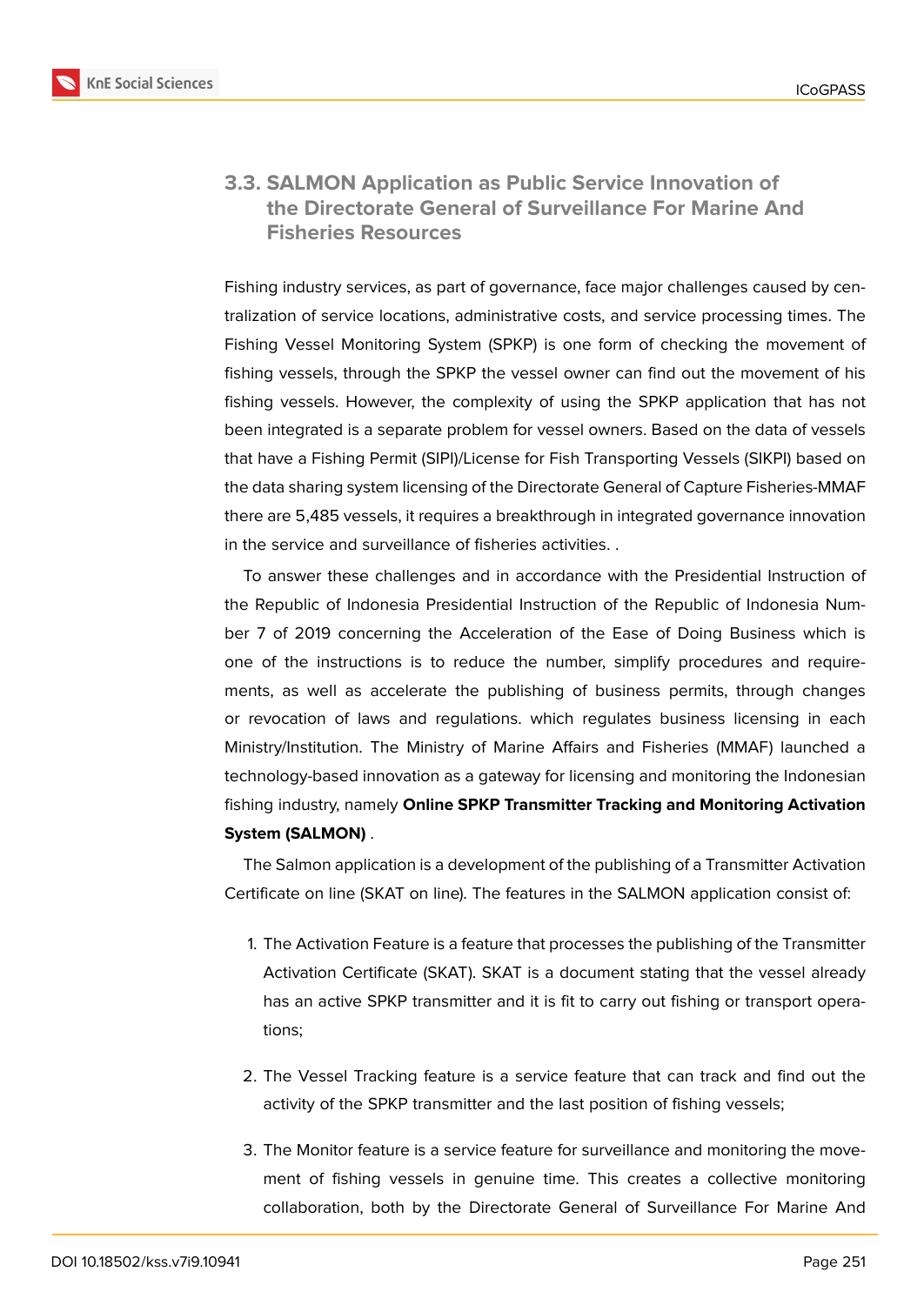

Fisheries Resources and fishing vessel owners, in arrange to improve compliance with fishing areas;

- 4. The Vessel Distribution feature is a service feature that displays the distribution of fishing vessels in Indonesian waters and the high seas. This is useful for the Directorate General of Surveillance For Marine And Fisheries Resources to find out the potential of the area and operational activities of fishing vessels; and
- 5. The Contact Us feature is a feature to get information related to further services, such as social media information, email, and call center for SPKP services.
- **3.4. Development of SALMON and its implementation during the Covid 19 pandemic**

Public services Implementation of Directorate General of Surveillance For Marine And Fisheries Resources especially in the implementation of the Fishing Vessel Monitoring System during the Covid 19 Pandemic is carried out by referring to:

- 1. Leaflet of the Minister of Marine Affairs and Fisheries Number B-171/MEN-KP/III/2020 Regarding the Temporary Suspension of All Office Activities within the Ministry of Marine Affairs and Fisheries in Efforts to Prevent the Spread of Covid-19
- 2. Leaflet of the Director General of Surveillance For Marine And Fisheries Resources Number 07289/PSDKP/III/2020 concerning Vigilance and Prevention of the Covid-19 Disease Outbreak in the Implementation of Surveillance for Marine and Fisheries Resources
- 3. Leaflet of the Director of Monitoring and Fleet Operations Number 07816/PSDKP.1/PW.351/IV/2020 concerning the Publishing of Temporary Transmitter Activation Certificates (SKAT)

Based on these 3 references, the implementation of Directorate General of Surveillance For Marine And Fisheries Resources public services made a breakthrough by developing the SALMON application in order to continue providing services to the society. Development focused on services that originally had to be face-to-face replaced with self-service. The development carried out in the SALMON application is as follows:

From the table above, the most significant application development is the transmitter registration activation feature. The development of the application accelerated the processing of SKAT documents from 3 (three) days to 40 minutes. In addition, service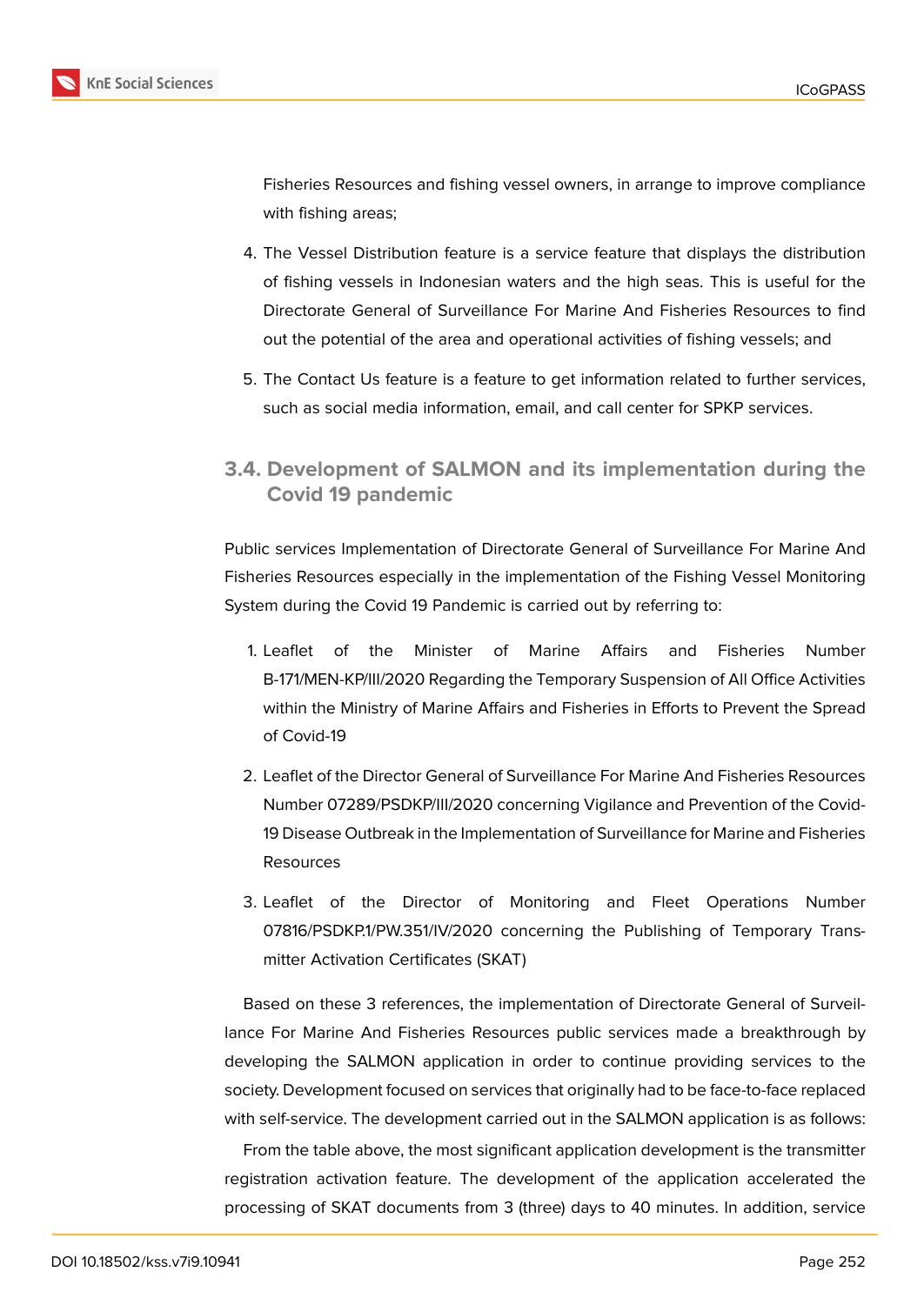| <b>NO</b>     | <b>FEATURE</b>                                                      | 2019                                                                                                                                                                                                                                                                                                                                                                                                                                                                                                                                                                   | 2020 (Covid 19<br>Pandemic)                                         |
|---------------|---------------------------------------------------------------------|------------------------------------------------------------------------------------------------------------------------------------------------------------------------------------------------------------------------------------------------------------------------------------------------------------------------------------------------------------------------------------------------------------------------------------------------------------------------------------------------------------------------------------------------------------------------|---------------------------------------------------------------------|
|               | Transmitter<br>registration<br>activation                           | Manually service, service users - Self service by<br>submit an application to the Director service users via<br>General of Surveillance For Marine E Service SKAT -<br>And Fisheries Resources - The Use of SKAT Cards<br>extension of the SKAT is carried out that are read via<br>to PTSP MMAF or through the Techni-NFC - Available<br>cal Implementation Unit of Directorate in mobile version<br>General Of Surveillance For Marine on Google Play<br>And Fisheries Resources - Takes Store - Takes 40<br>3 days (submission, processing and minutes<br>delivery) |                                                                     |
| $\mathcal{P}$ | Vessel Track, Web-based<br>Monitor,<br>vessel spread,<br>contact us |                                                                                                                                                                                                                                                                                                                                                                                                                                                                                                                                                                        | Available<br>in<br>mobile version<br>on Google Play<br><b>Store</b> |

Table 1: SALMON Application Development (before and after the Covid 19 pandemic).

users can print documents independently, thereby reducing the company's operational costs. This is of course in line with the ultimate goal of public services so that the society can get an easy and a fast public services and avoid direct contact during the Covid-19 Pandemic.

The success of the Directorate General of Surveillance For Marine And Fisheries Resources in improving public services for SPKP services is marked by the increase in the results of the Community Satisfaction Survey from 2019 – September 2021 as shown in the following table:

| <b>NO</b> | <b>PRODUCT SERVICE</b>                              | <b>RESULTS</b> |       |       |
|-----------|-----------------------------------------------------|----------------|-------|-------|
|           |                                                     | 2019           | 2020  | 2021  |
|           | Transmitter activation registration                 | 87.31          | 88.40 | 90,20 |
|           | Monitoring the movement of fishing 83.69<br>vessels |                | 85.10 | 86.84 |
|           | Granting access to fishing boats                    | 87.51          | 88.05 | 90.00 |

Table 2: Results of the Society Satisfaction Survey (SKM) for the period 2019 - 2021.

Source: Directorate of Monitoring and Fleet Operations (processed)

The results of the Community Satisfaction Survey on 3 (three) services provided by the Directorate General of Surveillance For Marine And Fisheries Resources using the SALMON application have increased every year. For transmitter activation registration service products, there was an increase of 1.09 in 2020, and an increase of 1.8 again in 2021. When compared to 2019 (before development) the increase in SMI was 2.89. This indicates that the development/breakthrough carried out by the Directorate General of Surveillance For Marine And Fisheries Resources in the transmitter activation registration service provides convenience and benefits for the society.